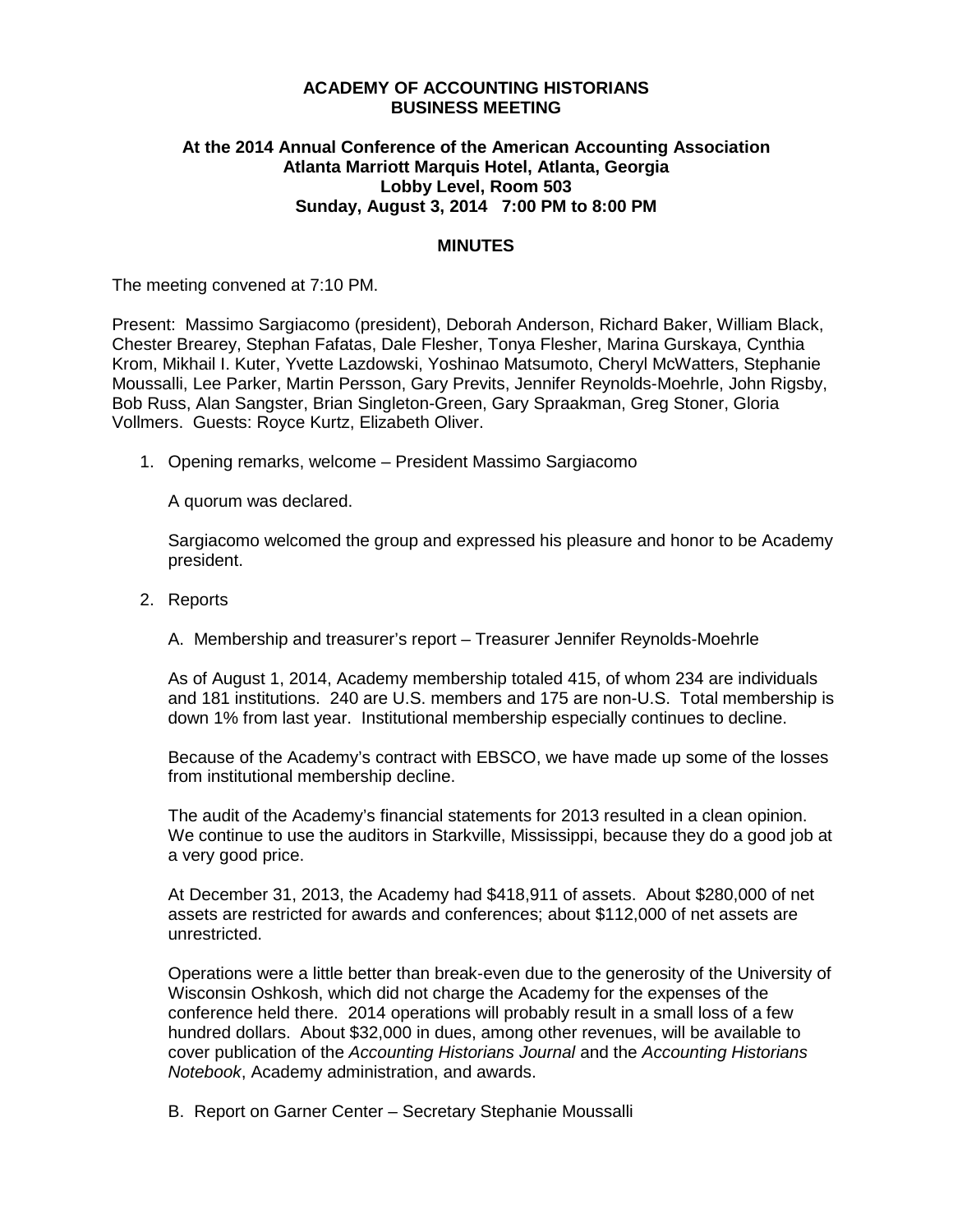In May and June of 2014, at the request of the dean of the University of Alabama's Culverhouse College of Commerce and Business Administration, the Academy removed most of its remaining inventory of journals, papers, and books from the Garner Center, where they had been stored for some years. Academy publication distribution supervisor Becca Hayes mailed some of the items to appropriate recipients, she and Stephanie Moussalli loaded Moussalli's car with most of the papers and some other items, the College of Commerce kept some items for Garner's heirs or for display in the College, and the remainder (mostly books) either went to the library at the University of Alabama or were discarded. Moussalli brought the papers and some books to the University of Mississippi, where they are now stored at the Patterson School of Accountancy. Hayes retained a few copies of the entire run of the *Accounting Historians Journal* at her university.

C. *Accounting Historians Journal* – Operational update – Editor Gloria Vollmers

The *AHJ* received 29 submissions from July, 2013 through the beginning of July, 2014. Three are under first review, nine are under revise-and-resubmit, six were rejected, one was withdrawn, and ten have been accepted.

Vollmers called for submissions to the *AHJ*'s new "Salmagundi" section. Submissions are editorially reviewed and may include short pieces such as book reviews, obituaries, replies to other work, or commentary on accounting-related current events.

D. The *Accounting Historians Notebook* – Operational update – Vice President of Communications Yvette Lazdowski, on behalf of Tiffany Welch

The *AHN* would like to receive short pieces on accounting history from members, in addition to the conference announcements and other items it publishes.

E. CPE Workshop: Accounting History Perspectives - Feedback – Yvette Lazdowski

There were 27 attendees and 32 paid enrollments at this year's CPE session earlier today. Of these revenues, the AAA takes \$250 and the rest go to the Academy. Lazdowski called for suggestions or themes for next year's workshop.

F. Trustee issues: Governance and strategy – Trustees Chairman Gary Previts, President Massimo Sargiacomo

The first Academy trustees' meeting in some time was just held before this meeting. This is due to the difficulties of convening such a global group.

An important outcome of the meeting concerned the need to make better professional arrangements for the *AHJ*, especially in those sophisticated publication techniques and statistics that are commonly expected in good journals today. In November of 2008, the Academy signed a Memorandum of Understanding with the AAA, which was to be reviewed in five years. The officers and trustees are discussing renewing that MOU, led by Sargiacomo. The trustees unanimously decided to give Sargiacomo the responsibility to pursue the question of relations with the AAA and the MOU, in the belief that the Academy must seriously consider options for the future.

# 3. Conference planning

A. 2015 – Possible conference at the Said Business School, University of Oxford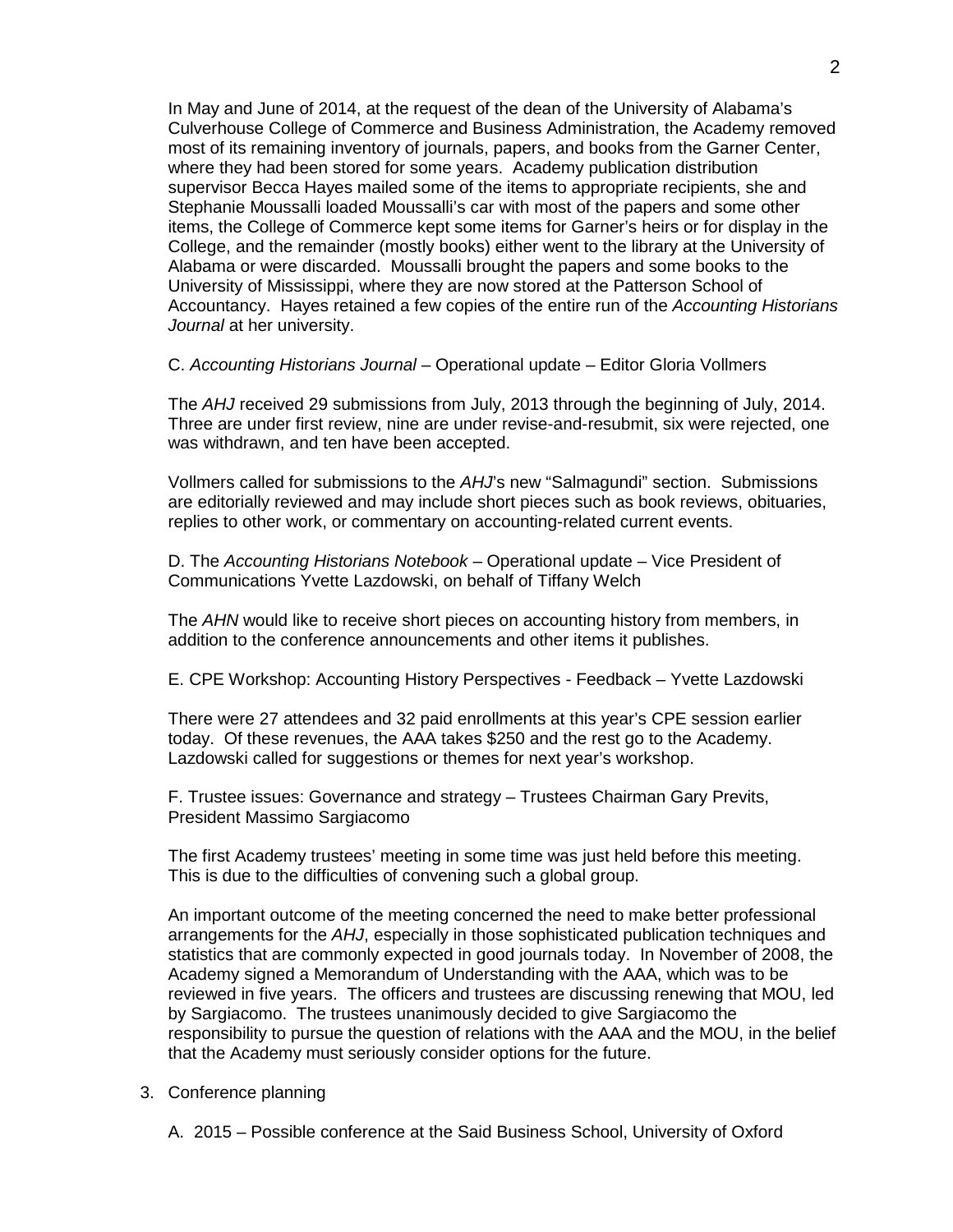B. 2016 – World Congress of Accounting Historians, Saturday, June  $25<sup>th</sup>$  to Monday, June 27<sup>th</sup>, in Pescara, Italy

C. 2016 – possible Hall of Fame conference

D. 2020 – World Congress of Accounting Historians in St. Petersburg, Russia

This plan was confirmed by a June, 2013 email from Vyacheslav Sokolov in Russia, with an attached commitment letter from Dr. Igor Maksimtsev, the Rector of the St. Petersburg State University of Economics.

E. Lee Parker was congratulated on the ISI (Institute for Scientific Information) having given a ranking greater than 1 for the impact factor of *Accounting, Auditing & Accountability Journal*.

4. Awards for 2014 – Recipients NOT in attendance or no award given – Massimo Sargiacomo

A. Barbara D. Merino Award for Excellence in Accounting History Publication – to Trevor Boyns of Cardiff University and John Richard Edwards of Cardiff University for *A History of Management Accounting: The British Experience*

B. Life Membership Award – to Barbara Merino of the University of North Texas

C. Alfred R. Roberts Memorial Research Award – No nominations were received this year.

5. Awards for 2014 – Recipients in attendance (Massimo Sargiacomo; Gary Previts presented the Burns Award)

A. Hourglass Award – to Dale Flesher of the University of Mississippi

B. Vangermeersch Manuscript Award – to Martin Persson of the Western University, Canada, for his work, "R. J. Chambers and the AICPA's Postulates and Principles Controversy: A Case of Vicarious Action"

C. Innovation in Accounting History Education Award – to Stephan Fafatas of Washington and Lee University for his course, *History Through Accounting*

D. Margit F. & Hanns Martin Schoenfeld Scholarship – to Deborah Anderson of the University of Oxford for her work, "A History of Valuation in US GAAP: A Critical Perspective"

E. 2013 Best Paper Awards (for the best papers published in the *AHJ* in 2013)

i. First Place: Dale Flesher of the University of Mississippi and Gary Previts of Case Western Reserve University for "Donaldson Brown (1885-1965): The Power of an Individual and His Ideas Over Time"

ii. Award for Excellence: Kevin Feeney of Southern Connecticut State University for "Railroad Audits: Some Arrive Ahead of Schedule"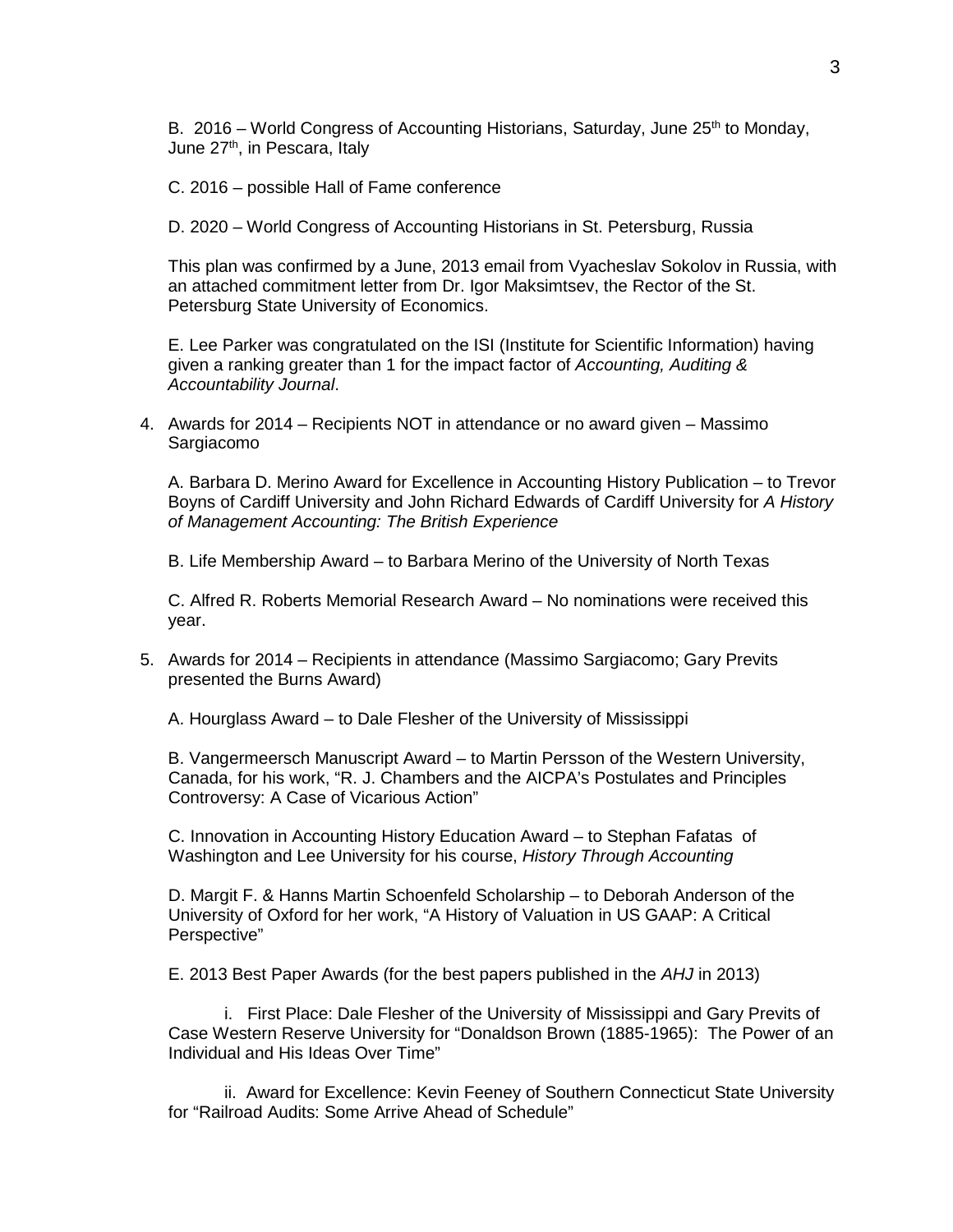iii. Award for Excellence: Cynthia Krom of Franklin & Marshall College and Stephanie Krom of New York University for "The Whiskey Tax of 1791 and the Consequent Insurrection: 'A Wicked and Happy Tumult'

iv. Thomas J. Burns Biographical Research Award – to Massimo Sargiacomo of the University of Pescara, Stefania Servalli of the University of Bergamo, and Paolo Andrei of the University of Parma for their work, "Fabio Besta: Accounting Thinker and Accounting History Pioneer"

6. 2015 Election of Officers and Trustees – Massimo Sargiacomo

A. Report from Nominating Committee

Sargiacomo read the slate of candidates nominated (appended). He asked for additional nominations; there were none.

Previts moved to close the nominations. Dale Flesher seconded.

B. Voice vote on slate of candidates

Attendees were reminded that only Academy members can vote.

The slate was confirmed by acclamation.

The meeting adjourned at 8:00 PM.

Respectfully submitted, Stephanie Moussalli, Secretary